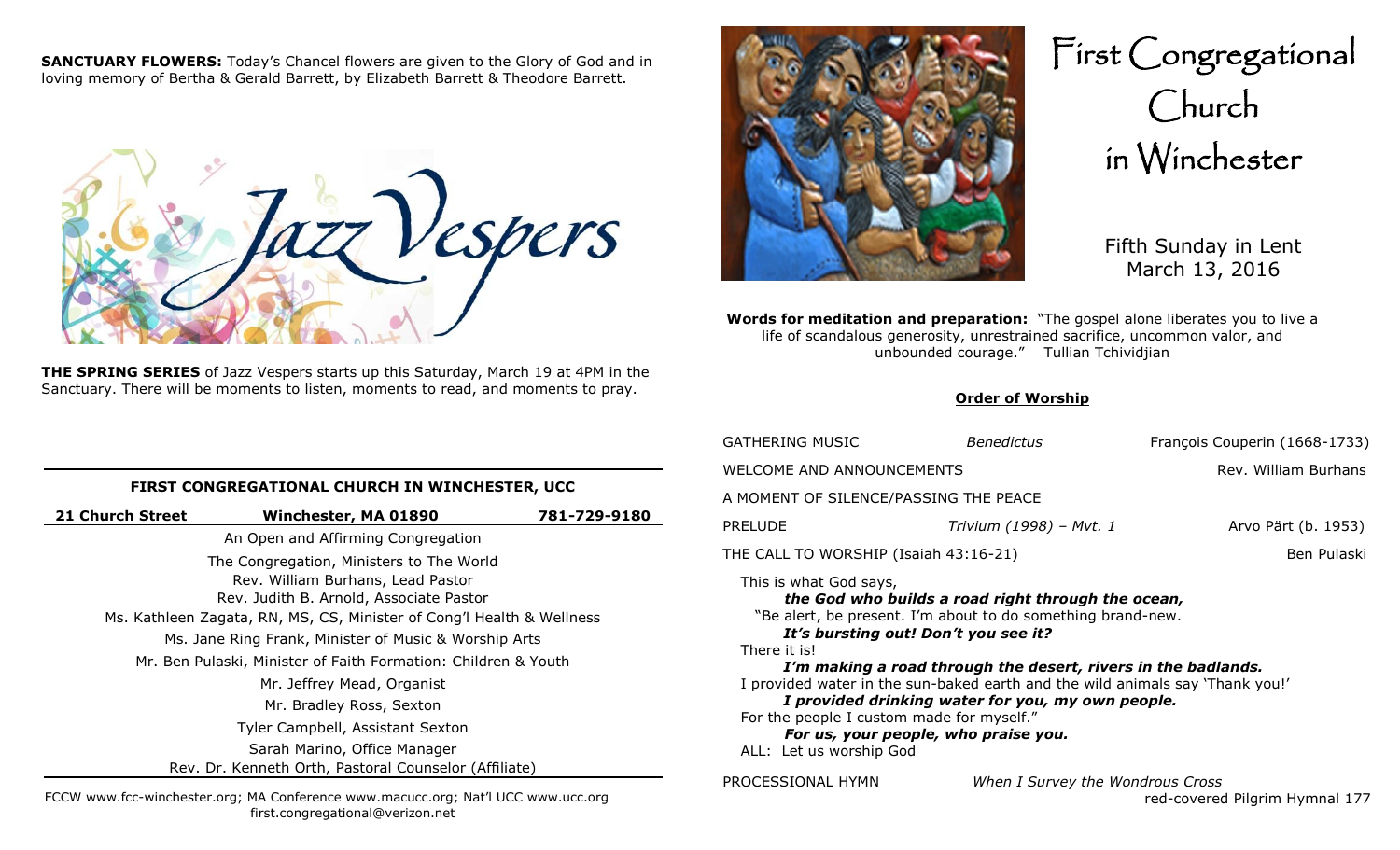|                       | *GATHERING PRAYER & LORD'S PRAYER                                                               |                                                                                                                                                                                                                                                                                                                                                                                                                                                                                                                                                                                                                                                                                                                                                                                                                                                                                                                               |                           | <b>SEF</b>                              |
|-----------------------|-------------------------------------------------------------------------------------------------|-------------------------------------------------------------------------------------------------------------------------------------------------------------------------------------------------------------------------------------------------------------------------------------------------------------------------------------------------------------------------------------------------------------------------------------------------------------------------------------------------------------------------------------------------------------------------------------------------------------------------------------------------------------------------------------------------------------------------------------------------------------------------------------------------------------------------------------------------------------------------------------------------------------------------------|---------------------------|-----------------------------------------|
|                       |                                                                                                 | God of love, you have loved us first and continue to love us lavishly.                                                                                                                                                                                                                                                                                                                                                                                                                                                                                                                                                                                                                                                                                                                                                                                                                                                        | Kathleen Zagata           | <b>SPE</b>                              |
|                       | We hunger for your healing love in our lives                                                    | We come this morning longing to love you in return.                                                                                                                                                                                                                                                                                                                                                                                                                                                                                                                                                                                                                                                                                                                                                                                                                                                                           |                           | Е                                       |
|                       | as we long to love ourselves and our neighbors.                                                 | Fill our longing hearts as we join together to worship you,                                                                                                                                                                                                                                                                                                                                                                                                                                                                                                                                                                                                                                                                                                                                                                                                                                                                   |                           | E                                       |
|                       |                                                                                                 | so that we may pour out our very lives as an offering of praise and love for you                                                                                                                                                                                                                                                                                                                                                                                                                                                                                                                                                                                                                                                                                                                                                                                                                                              |                           |                                         |
|                       |                                                                                                 | in this world, through Christ our Lord who taught us to pray,<br>Our Father, who art in heaven, hallowed be thy name.                                                                                                                                                                                                                                                                                                                                                                                                                                                                                                                                                                                                                                                                                                                                                                                                         |                           | E                                       |
|                       |                                                                                                 | Thy kingdom come. Thy will be done on earth as it is in heaven.<br>Give us this day our daily bread and forgive us our sins                                                                                                                                                                                                                                                                                                                                                                                                                                                                                                                                                                                                                                                                                                                                                                                                   |                           | E                                       |
|                       |                                                                                                 | as we forgive those who sin against us, and lead us not into temptation,                                                                                                                                                                                                                                                                                                                                                                                                                                                                                                                                                                                                                                                                                                                                                                                                                                                      |                           | E                                       |
|                       | but deliver us from evil. For thine is the kingdom<br>and the power and the glory forever. Amen |                                                                                                                                                                                                                                                                                                                                                                                                                                                                                                                                                                                                                                                                                                                                                                                                                                                                                                                               |                           | E                                       |
| *AN ACT OF PRAISE     |                                                                                                 | The Gloria Patri                                                                                                                                                                                                                                                                                                                                                                                                                                                                                                                                                                                                                                                                                                                                                                                                                                                                                                              | PH 513                    |                                         |
|                       |                                                                                                 | (Please use words that are most meaningful to you)<br>Glory be to the Creator and to the Christ and to the Holy Ghost;                                                                                                                                                                                                                                                                                                                                                                                                                                                                                                                                                                                                                                                                                                                                                                                                        |                           | E                                       |
|                       |                                                                                                 | As it was in the beginning, is now and ever shall be;<br>World without end, amen, amen.                                                                                                                                                                                                                                                                                                                                                                                                                                                                                                                                                                                                                                                                                                                                                                                                                                       |                           | E                                       |
|                       |                                                                                                 | (Children are invited to leave for Stepping Stones at this point.)                                                                                                                                                                                                                                                                                                                                                                                                                                                                                                                                                                                                                                                                                                                                                                                                                                                            |                           | г                                       |
| <b>TESTIMONY</b>      |                                                                                                 |                                                                                                                                                                                                                                                                                                                                                                                                                                                                                                                                                                                                                                                                                                                                                                                                                                                                                                                               | <b>Bruce Lauterwasser</b> | F                                       |
| THE CALL TO OFFERING  |                                                                                                 |                                                                                                                                                                                                                                                                                                                                                                                                                                                                                                                                                                                                                                                                                                                                                                                                                                                                                                                               | Rev. Will                 | F                                       |
| Hymn                  |                                                                                                 | Just As I am                                                                                                                                                                                                                                                                                                                                                                                                                                                                                                                                                                                                                                                                                                                                                                                                                                                                                                                  | red-covered PH 319        |                                         |
| Doxology              |                                                                                                 | (Please use words that are most meaningful to you)<br>Praise God from whom all blessings flow,<br>Praise God all creatures here below,<br>Praise God above you heavenly host,<br>Creator, Christ and Holy Ghost. Amen.                                                                                                                                                                                                                                                                                                                                                                                                                                                                                                                                                                                                                                                                                                        | <b>NCH 780</b>            | <b>SEF</b><br>D<br>in<br>SI<br>aı<br>Ca |
| *Prayer of Dedication |                                                                                                 |                                                                                                                                                                                                                                                                                                                                                                                                                                                                                                                                                                                                                                                                                                                                                                                                                                                                                                                               | Rev. Will                 | th                                      |
| <b>SCRIPTURE</b>      |                                                                                                 | John 12: 1-8<br>Six days before the Passover Jesus came to Bethany, the home of Lazarus, whom he<br>had raised from the dead. There they gave a dinner for him. Martha served, and Lazarus<br>was one of those at the table with him. Mary took a pound of costly perfume made of<br>pure nard, anointed Jesus' feet, and wiped them with her hair. The house was filled with<br>the fragrance of the perfume. But Judas Iscariot, one of his disciples (the one who was<br>about to betray him), said, "Why was this perfume not sold for three hundred<br>denarii and the money given to the poor?" (He said this not because he cared about the<br>poor, but because he was a thief; he kept the common purse and used to steal what<br>was put into it.) Jesus said, "Leave her alone. She bought it so that she might keep it for<br>the day of my burial. You always have the poor with you, but you do not always have | Stephen Cole              | W<br>$*RE$<br>$*CC$<br>PO <sub>S</sub>  |

me."

| RMON |  |
|------|--|
|------|--|

| SPECIAL CHORAL MUSIC                                                                                                                                                                                                                                                                                                                                            | The Beatitudes [1990; rev. 1991]                                                                                                                                                                                                                                                   | Arvo Pärt (b. 1935)<br>Matthew 5: 3-12 |
|-----------------------------------------------------------------------------------------------------------------------------------------------------------------------------------------------------------------------------------------------------------------------------------------------------------------------------------------------------------------|------------------------------------------------------------------------------------------------------------------------------------------------------------------------------------------------------------------------------------------------------------------------------------|----------------------------------------|
| Blessed are the poor in spirit :<br>for theirs is the kingdom of heaven.<br>Blessed are they that mourn :<br>for they shall be comforted.<br>Blessed are the meek:<br>for they shall inherit the earth.<br>for they shall be filled.<br>Blessed are the merciful:<br>for they shall obtain mercy.<br>Blessed are the pure in heart :<br>for they shall see God. | Blessed are they which do hunger and thirst after righteousness :                                                                                                                                                                                                                  |                                        |
| Blessed are the peacemakers :<br>for they shall be called the children of God.                                                                                                                                                                                                                                                                                  |                                                                                                                                                                                                                                                                                    |                                        |
| for theirs is the kingdom of heaven.<br>Blessed are ye, when men shall revile you,                                                                                                                                                                                                                                                                              | Blessed are they which are persecuted for righteousness' sake :                                                                                                                                                                                                                    |                                        |
| Rejoice, and be exceeding glad :<br>for great is your reward in heaven :                                                                                                                                                                                                                                                                                        | and persecute you and say all manner of evil against you falsely, for my sake.                                                                                                                                                                                                     |                                        |
| Amen                                                                                                                                                                                                                                                                                                                                                            | for so persecuted they the prophets which were before you.                                                                                                                                                                                                                         |                                        |
| SERVICE OF PRAYER                                                                                                                                                                                                                                                                                                                                               | During Lent, we have the opportunity to lift our prayers in light as well as in words. When<br>invited, those who wish to may come forward and mark their prayers by lighting a candle.<br>Should you docire to communicate your prayers in words to the congregation, indox sards | Rev. Will                              |

hould you desire to communicate your prayers in words to the congregation, index cards re provided in the pews for you to write a prayer on. Place the card in the baskets on the andle table, and they will be added to the prayer bulletin board in Chidley Hall. During the prayer time, we will sing "Jesus, Remember Me" as our prayer response (please see white insert).

| *RECESSIONAL HYMN                                    | God Loved the World (verses 1, 2, 4)                                                                              | Black-covered New Century Hymnal 208 |
|------------------------------------------------------|-------------------------------------------------------------------------------------------------------------------|--------------------------------------|
| *COMMISSION AND BENEDICTION (remain standing please) |                                                                                                                   | Rev. Judy                            |
| POSTLUDE                                             | Trivium - Mvt. II                                                                                                 | Pärt                                 |
|                                                      | PH indicates Pilgrim Hymnal (red)<br>NCH indicates New Century Hymnal (black)<br>*Those who are able please stand |                                      |

Head-sets for the hearing impaired & large print bulletins are available from the deacons. We encourage you to use the nametags available in the vestibule.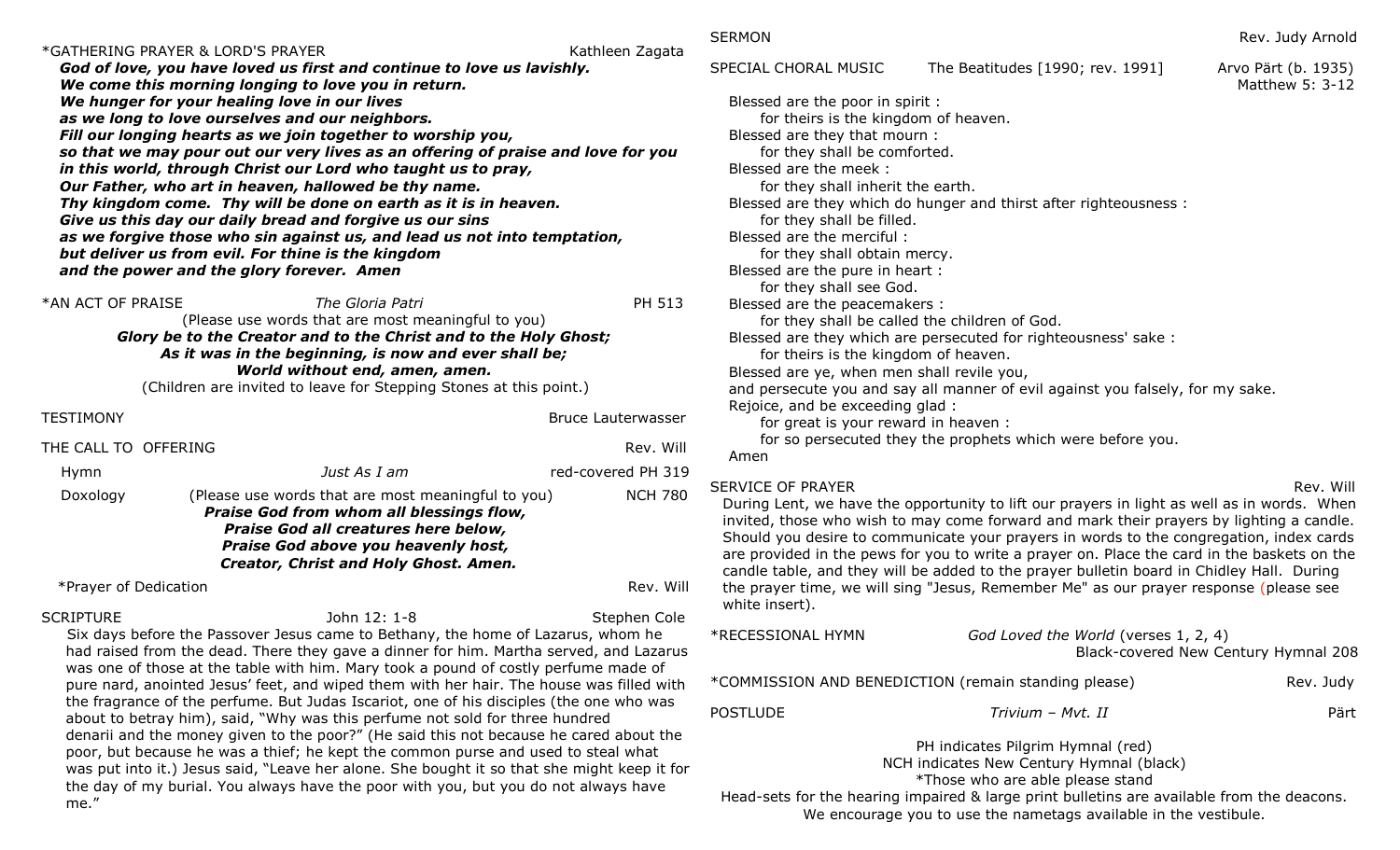#### Church Events This Week (March 13-20)

# **People We are Praying for...**

| <b>Names</b>                                 | <b>Purpose</b> |
|----------------------------------------------|----------------|
| <b>Bradford Swing</b>                        | for healing    |
| Ken Barclay                                  | for healing    |
| Rev. Jena Roy                                | for healing    |
| Jessica Brand                                | for healing    |
| Rev. Janet Dorman, previous Associate Pastor | for healing    |

Please let the Deacons or Ministry Team know if you have someone to add or remove from this list.

# Tuesdays with Jesus: February 9 - March 22 6:30-7:00 PM Centering Prayer 7:00-8:00 PM Breaking Bread and reading scripture

Come join us for a time of prayer, conversation and a simple meal together each Tuesday during the season of Lent. Come to just the centering prayer time or just the mealtime or come to both. Come every Tuesday or whichever Tuesday works best for you. Come as you are and support your own ongoing prayer practice or learn a new one. Questions, comments, enthusiasm? Contact Will Burhans (iwillb@fcc-winchester.org or 781-729-9180) and/or Jena Roy (jenaroy@aol.com or 617-480-2558).

# Maundy Thursday Vigil March 24th & 25th

Jesus asked his disciples to stay awake and pray with him during his agony in the Garden of Gethsemane the night before his death. In response, we hold an all-night vigil in our sanctuary — staying awake with Christ and praying for a suffering world. The Vigil begins at 9:00 PM on March 24th (after the Tenebrae Service of Shadows) and ends at noon on Good Friday, March 25th with a brief Vigil closing service. All are invited to help keep watch with the single Christ Candle that is lit at the end of the Tenebrae Service. No sign up is required to participate. We are also seeking Anchors to ensure a continuous watch through the night. The sign up sheet for anchors is located in the Church lobby.

| SUNDAY        | 10:00       | AM                           | Worship Service: Fifth Sunday of Lent |
|---------------|-------------|------------------------------|---------------------------------------|
|               | 10:00       | AM                           | J2A Class - 9th & 10th Grades         |
|               | 10:00       | AM                           | Rite 13 7th & 8th graders             |
|               | 10:15       | AM                           | Stepping Stones (Church School)       |
|               | 11:30       | AM                           | 11th Hour: Outreach                   |
|               | 4:00        | PM                           | <b>Girl Scouts</b>                    |
|               | 4:00        | PM                           | Sounds of Grace                       |
|               | 7:30        | PM                           | FORUM (High School)                   |
| <b>MONDAY</b> | 7:15        | PM                           | The Carilloneers                      |
| TUESDAY       |             | Deadline for the April Spire |                                       |
|               | 6:30        | PM                           | Tuesdays with Jesus                   |
|               | 7:30        | PM                           | <b>Boy Scouts</b>                     |
| WEDNESDAY     | 8:30        | AM                           | Men's Coffee & Conversation           |
|               | 10:00       | AM                           | Ministry Team Meeting                 |
|               | 10:00       | AM                           | FAN Toddler Playgroup                 |
|               | 7:30        | PM                           | Winchester Got Lunch                  |
|               | 7:30        | PM                           | Worship Ministry                      |
| THURSDAY      | 7:30        | PM                           | Choir Rehearsal                       |
| SATURDAY      | 4:00        | AM                           | Jazz Vespers                          |
|               | 5:00        | PM                           | The Dwelling Place                    |
| SUNDAY        | Palm Sunday |                              |                                       |
|               | 9:30        | AM                           | Blessing of the Palms on the Common   |
|               | 10:00       | AM                           | Worship: Palm Sunday                  |
|               | 10:00       | AM                           | J2A Class - 9th & 10th Grades         |
|               | 10:00       | AM                           | Rite 13 7th & 8th graders             |
|               | 10:15       | AM                           | Stepping Stones (Church School)       |
|               | 11:30       | AM                           | Leadership team Meeting               |
|               | 4:00        | PM                           | <b>Girl Scouts</b>                    |
|               | 4:00        | PM                           | Sounds of Grace                       |
|               | 7:00        | Pm                           | <b>Ruth Group</b>                     |
|               | 7:30        | PM                           | FORUM (High School)                   |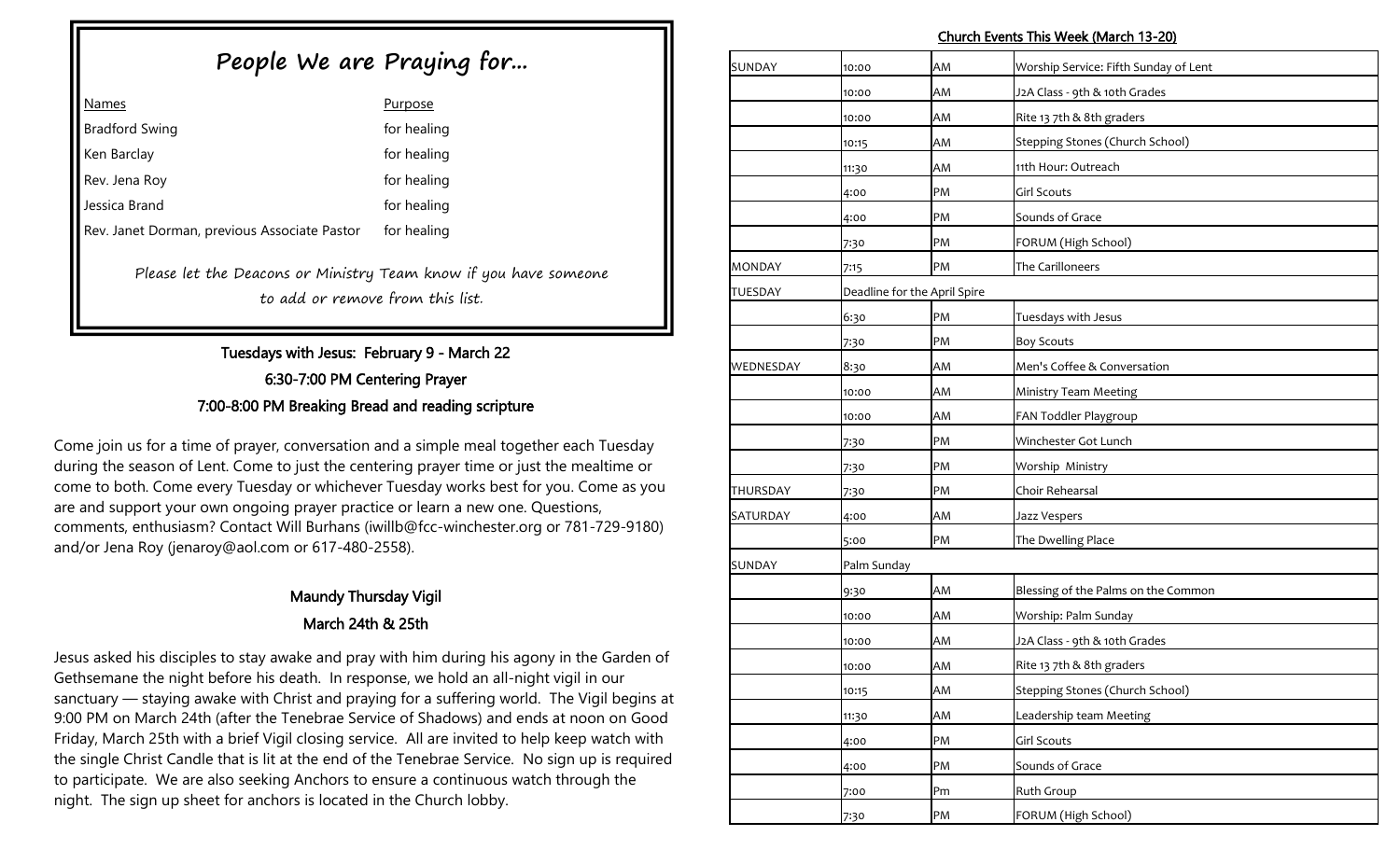## Easter Lilies and Tulips

You are invited to donate a chancel Easter plant as a memorial or as a gift. Plants will be distributed to our shut-ins following the worship service on Easter Sunday, March 27 .

# The cost of plants is \$20.00 each.

## All orders are due by March 20

I wish to purchase \_\_\_\_\_\_plants, which will be

\_\_\_\_\_\_\_\_\_\_\_\_\_\_\_\_\_\_\_\_\_\_\_\_\_\_\_\_\_\_\_\_\_\_\_\_\_\_\_\_\_\_\_\_\_\_\_\_\_\_\_\_\_\_\_\_\_\_\_\_\_\_\_\_\_\_\_\_\_\_\_\_\_\_\_\_\_\_\_\_\_\_\_\_\_\_\_\_\_\_\_\_\_

\_\_\_\_\_\_\_\_\_\_\_\_\_\_\_\_\_\_\_\_\_\_\_\_\_\_\_\_\_\_\_\_\_\_\_\_\_\_\_\_\_\_\_\_\_\_\_\_\_\_\_\_\_\_\_\_\_\_\_\_\_\_\_\_\_\_\_\_\_\_\_\_\_\_\_\_\_\_\_\_\_\_\_\_\_\_\_\_\_\_\_\_\_

\_\_\_\_\_In memory of\_\_\_\_\_ In honor of (please check as appropriate)

Given by\_\_\_\_\_\_\_\_\_\_\_\_\_\_\_\_\_\_\_\_\_\_\_\_\_\_\_\_\_\_\_\_\_\_\_\_\_\_\_\_\_\_\_\_\_\_\_\_\_\_\_\_\_\_\_\_\_\_\_\_\_\_\_\_\_\_\_\_\_\_\_\_\_\_\_\_\_\_\_\_\_\_\_\_

Please return this form with a check payable to First Congregational Church, with memo "flowers" to the church office, or place it in an offering plate in an envelope marked "Easter plants"

# **JESUS, REMEMBER ME**



#### Palm Procession

Next Sunday, we'll meet on the Town Common Palm Sunday, March 20th, at 9:30 AM, for the "Blessing of the Palms" and then proceed to our worship service. We hope you can join us.